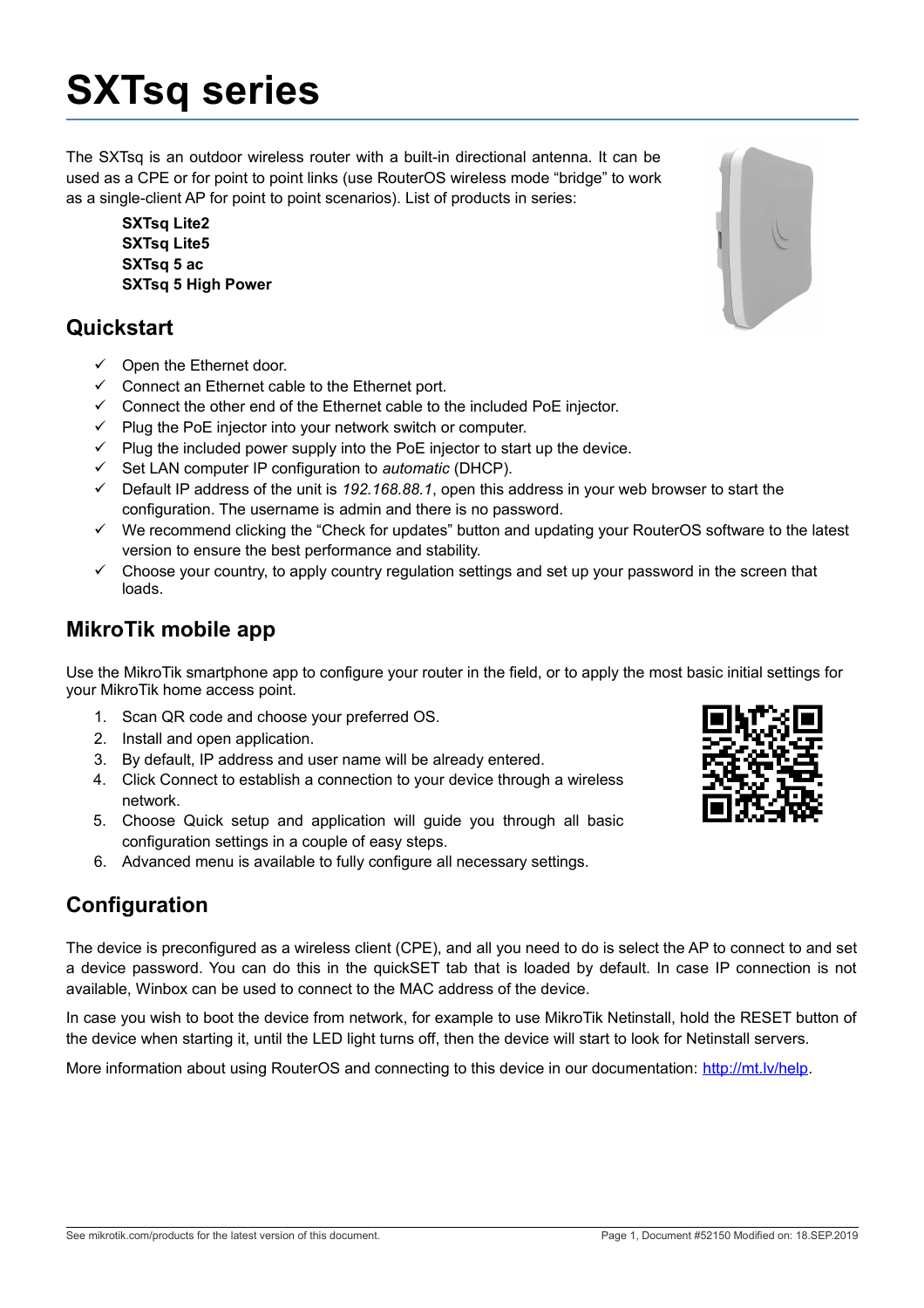## **Mounting**

The IP rating scale for this device is IP54. When mounting outdoors, please ensure that any cable openings are directed downwards. We recommend using POE injector and proper grounding with Cat6 shielded cable. When using and installing this device please pay attention to Maximum Permissible Exposure (MPE) safety distance with a minimum of 20 cm between the radiator and your body.

The device comes bundled with a metal mounting ring, which can be used on one of the three mounting slots on the backside of the device.



- Use a Phillips screwdriver to loosen the metal ring.
- Slide one end of it through the most convenient of the three mounting slots.
- Position the device on the pole where it will be mounted.
- Slide the loose end of the mounting ring back to its closing latch and use the screwdriver to tighten it.
- The included ring mount allows for mounting on 3-7 cm diameter poles.

It's recommended to secure Ethernet cable to the pole using zip ties. With the distance from the device approximately 30 cm.

As an additional option you can use "quickMOUNT-X" – mounting bracket for easy adjustment can be obtained separately. Product web page: [https://mikrotik.com/product/qm\\_x](https://mikrotik.com/product/qm_x)





Specially designed for SQ series enables vertical and horizontal adjustment on the pole.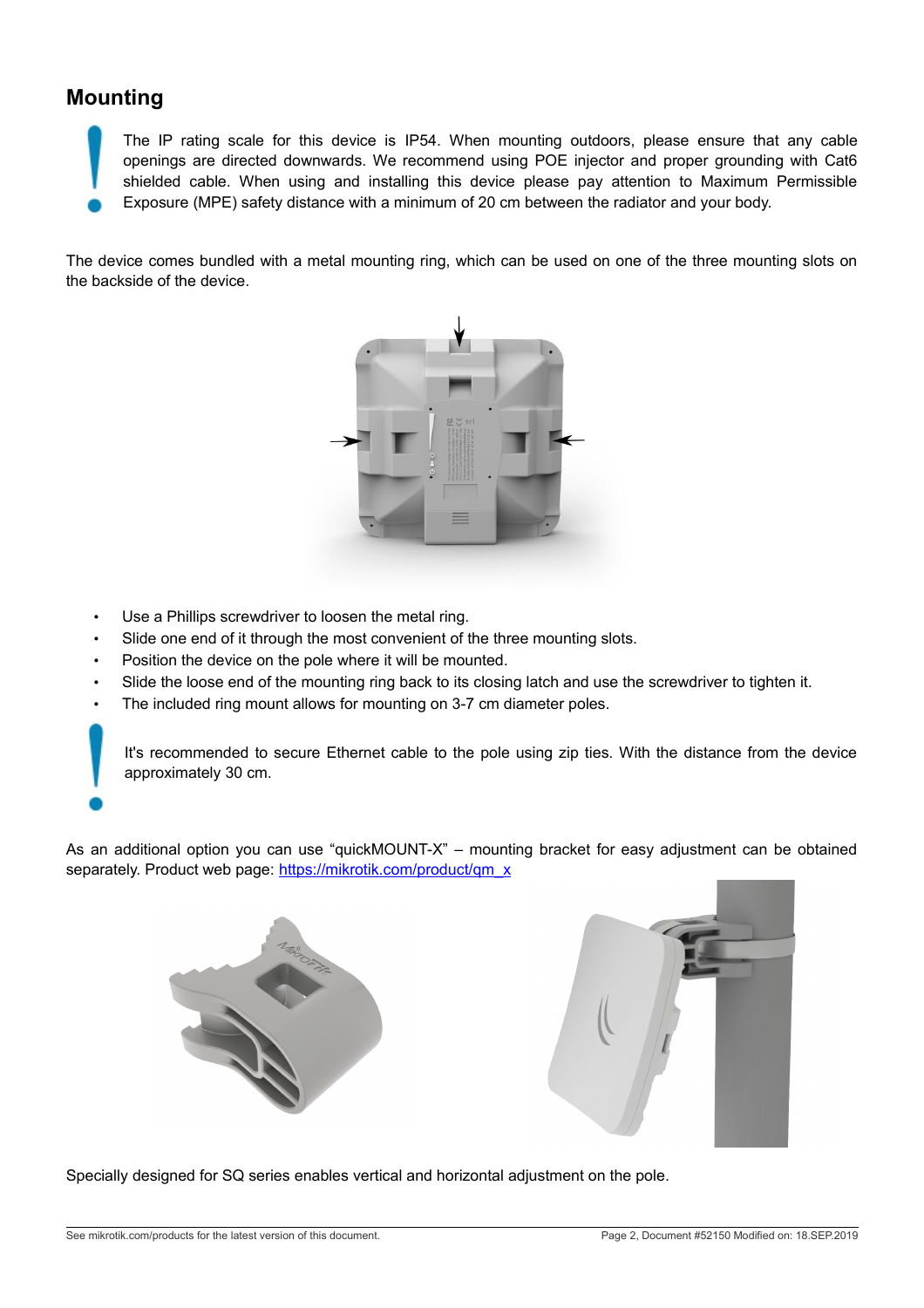# **Powering**

The SQ series only accepts DC = power from Passive PoE injectors (one power supply and PoE injector are included)

**SXTsq Lite2** accepts 10-30 V DC = consuming at maximum load 5 W. **SXTsq Lite5** accepts 10-30 V DC = consuming at maximum load 6 W. **SXTsq 5 ac** accepts 10-28 V DC = consuming at maximum load 7 W. **SXTsq 5 High Power** accepts 10-28 V DC = consuming at maximum load 7 W.

Connecting to a PoE Adapter:

- 1. Connect the Ethernet cable from the device to the PoE+DATA port of the PoE adapter.
- 2. Connect an Ethernet cable from your local network (LAN) to the PoE adapter.
- 3. Connect the power cord to the adapter, and then plug the power cord into a power outlet.

#### **Extension Slots and Ports**

- One Ethernet 10/100 Mbit (**SXTsq 5 ac –** Gigabit Ethernet), supporting automatic cross/straight cable correction (Auto MDI/X), so you can use either straight or cross-over cables for connecting to other network devices.
- One Integrated Wireless:
	- **SXTsq Lite2 2.4 GHz, 802.11b/g/n, antenna gain 10 dBi.**
	- **SXTsq Lite5 5 GHz, 802.11a/n, antenna gain 16 dBi.**
	- **SXTsq 5 ac 5 GHz, 802.11a/n/ac, antenna gain 16 dBi.**
	- **SXTsq 5 High Power 5 GHz, 802.11a/n, antenna gain 16 dBi.**

#### **Buttons and Jumpers**

RouterBOOT reset button has the following functions. Press the button and apply the power, then:

- Release the button when a green LED starts flashing, to reset RouterOS configuration to defaults.
- Release the button when the LED turns solid green to clear all configuration and defaults.
- Release the button after LED is no longer lit (~20 seconds) to cause the device to look for Netinstall servers (required for reinstalling RouterOS over the network).

Regardless of the above option used, the system will load the backup RouterBOOT loader if the button is pressed before power is applied to the device. Useful for RouterBOOT debugging and recovery.

# **Grounding**

The device includes a grounding connection (marked  $\frac{1}{2}$ ) which you should connect to the grounding installation of the tower or building where the device will be used. This is to substantially reduce the risk of ESD and lightning damage.

## **Accessories**

Package includes the following accessories that come with the device:

- EU/US Switching Power Supply 24V DC ⎓, 0.38 A, 9 W, Level VI, cable:1.5 m.
- Hose Clamp SUS304 (Phillips type; clamping diameter range 30-70 mm).
- POE Injector with shielded connector/Gigabit POE injector.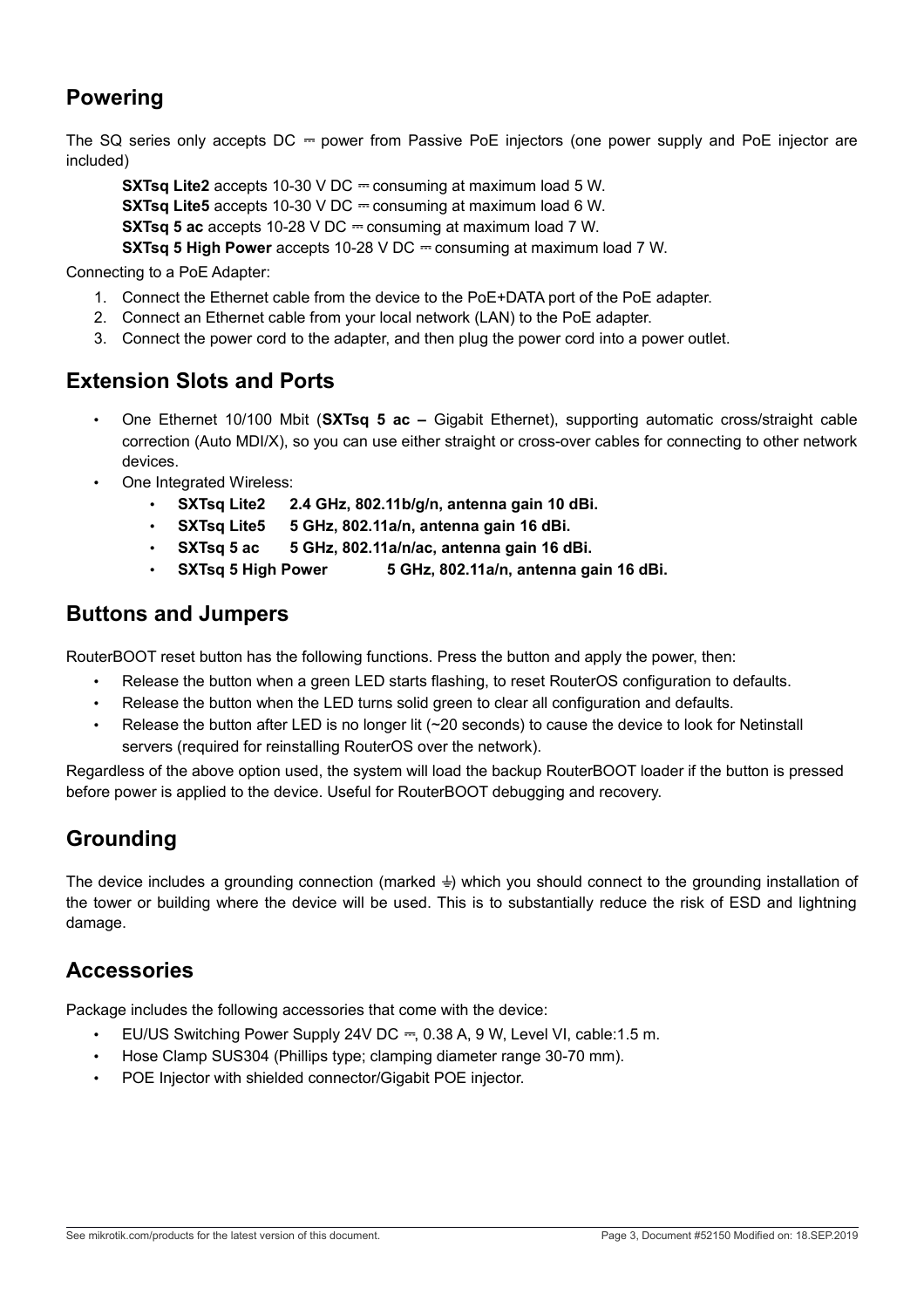# **Specifications**

For more information about SQ series products, specifications, pictures, downloads, and test results please visit our web pages:

**SXTsq Lite2** https://mikrotik.com/product/sxtsq\_lite2 **SXTsq Lite5** <https://mikrotik.com/product/RBSXTsq5nD> **SXTsq 5 ac https://mikrotik.com/product/sxtsq 5 ac SXTsq 5 High Power** https://mikrotik.com/product/sxtsq\_5\_high\_power

# **Operating system support**

The device supports RouterOS software version 6.44.5. The specific factory-installed version number is indicated in the RouterOS menu /system resource. Other operating systems have not been tested.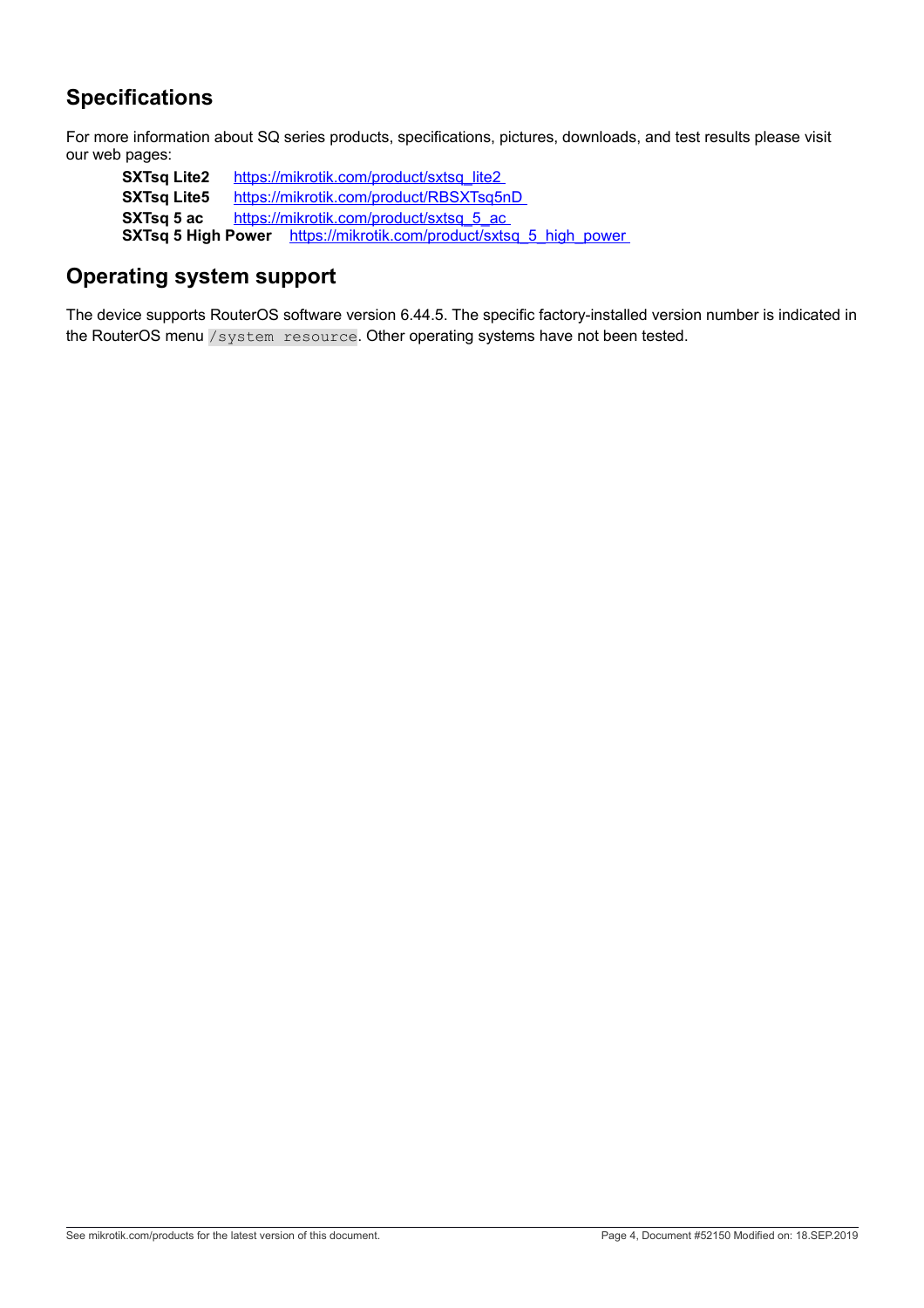## **Federal Communication Commission Interference Statement**

FCC ID: SXTsq Lite5 - TV7LHG5NDM; SXTsq 5 - TV7LHG5HPND; SXTsq 5 ac - TV7LHG5ACD; SXTsq Lite2 - TV7SXTSQ-2ND.



This equipment has been tested and found to comply with the limits for a Class B digital device, pursuant to Part 15 of the FCC Rules. These limits are designed to provide reasonable protection against harmful interference in a residential installation.

This equipment generates, uses and can radiate radio frequency energy and, if not installed and used in accordance with the instructions, may cause harmful interference to radio communications. However, there is no guarantee that interference will not occur in a particular installation. If this equipment does cause harmful interference to radio or television reception, which can be determined by turning the equipment off and on, the user is encouraged to try to correct the interference by one of the following measures:

- Reorient or relocate the receiving antenna.
- Increase the separation between the equipment and receiver.
- Connect the equipment into an outlet on a circuit different from that to which the receiver is connected.
- Consult the dealer or an experienced radio/TV technician for help.

FCC Caution: Any changes or modifications not expressly approved by the party responsible for compliance could void the user's authority to operate this equipment.

This device complies with Part 15 of the FCC Rules. Operation is subject to the following two conditions: (1) This device may not cause harmful interference, and (2) this device must accept any interference received, including interference that may cause undesired operation. This device and its antenna must not be co-located or operation in conjunction with any other antenna or transmitter.

IMPORTANT: Exposure to Radio Frequency Radiation.

This equipment complies with the FCC RF radiation exposure limits set forth for an uncontrolled environment. This equipment should be installed and operated with a minimum distance of 20 cm between the radiator and any part of your body.

#### **Industry Canada**

IC: SXTsq Lite5 - 7442A-LHG5NDM; SXTsq 5 - 7442A-LHG5HPND; SXTsq 5 ac - 7442A-LHG5ACD; SXTsq Lite2 – 7442A-SXTSQ2ND.

This device complies with Industry Canada licence-exempt RSS standard(s). Operation is subject to the following two conditions: (1) this device may not cause interference, and (2) this device must accept any interference, including interference that may cause undesired operation of the device.

Le présent appareil est conforme aux CNR d'Industrie Canada applicables aux appareils radio exempts de licence. L'exploitation est autorisée aux deux conditions suivantes : (1) l'appareil ne doit pas produire de brouillage, et (2) l'utilisateur de l'appareil doit accepter tout brouillage radioélectrique subi, même si le brouillage est susceptible d'en compromettre le fonctionnement.

IMPORTANT: Exposure to Radio Frequency Radiation.

This equipment complies with the IC radiation exposure limits set forth for an uncontrolled environment. This equipment should be installed and operated with a minimum distance of 20 cm between the radiator and any part of your body.

Cet équipement est conforme aux limites d'exposition au rayonnement IC définies pour un environnement non contrôlé. Cet équipement doit être installé et utilisé à une distance minimale de 20 cm entre le radiateur et toute partie de votre corps.

CAN ICES-3 (B)/NMB-3(B)FCC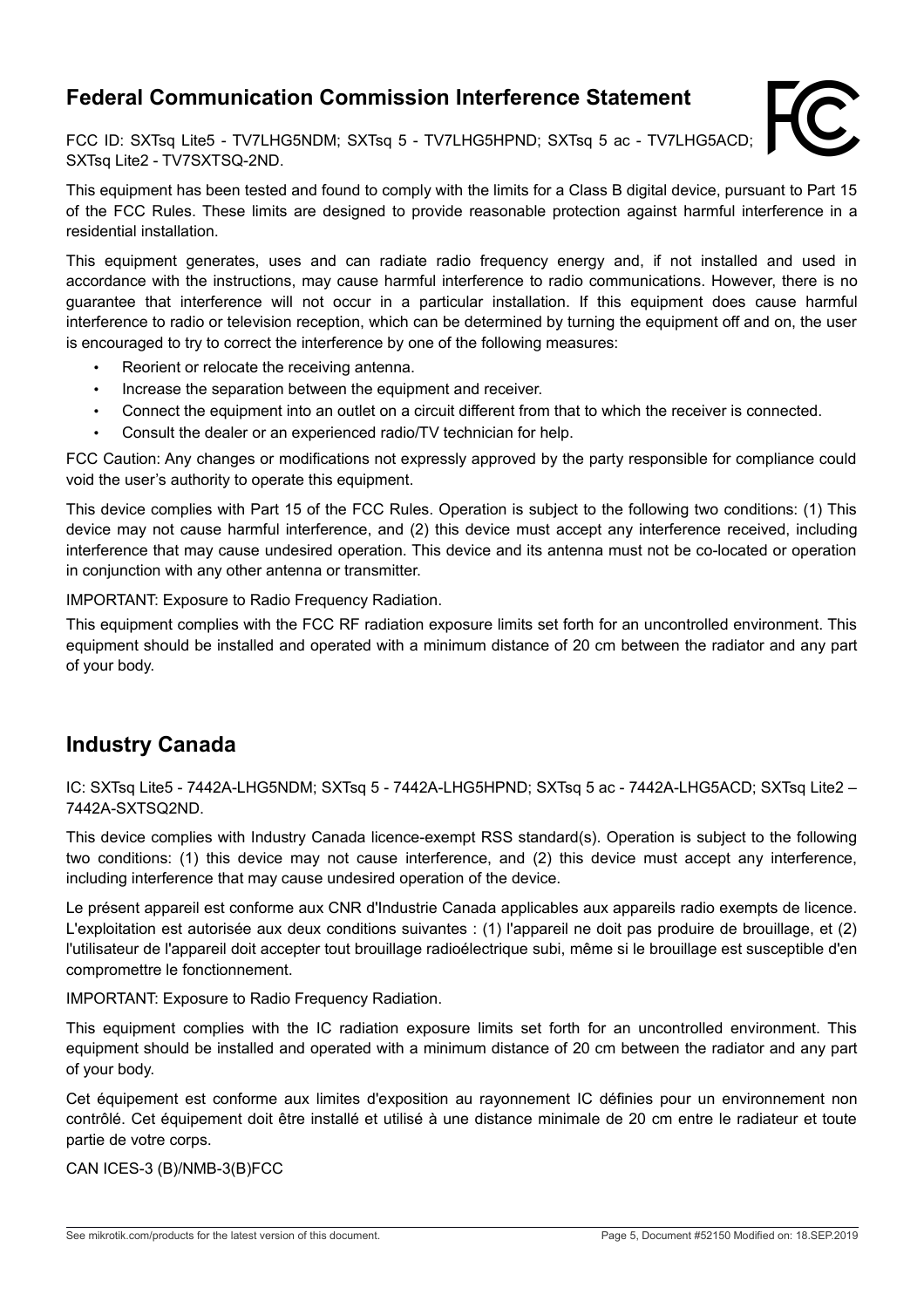#### **CE Declaration of Conformity**

Manufacturer: Mikrotikls SIA, Brivibas gatve 214i Riga, Latvia, LV1039.

|    | ividi iulaciui ci . Iviiri olinis OIA, Diivibas yatvo Z III inga, Latvia, Lv 1009                                                                                                                                                                         |
|----|-----------------------------------------------------------------------------------------------------------------------------------------------------------------------------------------------------------------------------------------------------------|
|    | ВСС настоящото Mikrotīkls SIA декларира, че този тип радиосъоръжение RouterBOARD е в съответствие с Директива 2014/53/EC.                                                                                                                                 |
|    | Цялостният текст на ЕС декларацията за съответствие може да се намери на следния интернет адрес: https://mikrotik.com/products                                                                                                                            |
|    | CS Tímto Mikrotīkls SIA prohlašuje, že typ rádiového zařízení RouterBOARD je v souladu se směrnicí 2014/53/EU. Úplné znění EU prohlášení o                                                                                                                |
|    | shodě je k dispozici na této internetové adrese: https://mikrotik.com/products                                                                                                                                                                            |
|    | DA Hermed erklærer Mikrotīkls SIA, at radioudstyrstypen RouterBOARD er i overensstemmelse med direktiv 2014/53/EU. EU-                                                                                                                                    |
|    | overensstemmelseserklæringens fulde tekst kan findes på følgende internetadresse: https://mikrotik.com/products                                                                                                                                           |
|    | DE Hiermit erklärt Mikrotīkls SIA, dass der Funkanlagentyp RouterBOARD der Richtlinie 2014/53/EU entspricht. Der vollständige Text der EU-                                                                                                                |
|    | Konformitätserklärung ist unter der folgenden Internetadresse verfügbar: https://mikrotik.com/products                                                                                                                                                    |
| ΕL | Με την παρούσα ο/η Mikrotīkls SIA, δηλώνει ότι ο ραδιοεξοπλισμός RouterBOARD πληροί την οδηγία 2014/53/ΕΕ. Το πλήρες κείμενο της<br>δήλωσης συμμόρφωσης ΕΕ διατίθεται στην ακόλουθη ιστοσελίδα στο διαδίκτυο: https://mikrotik.com/products               |
|    | EN Hereby, Mikrotīkls SIA declares that the radio equipment type RouterBOARD is in compliance with Directive 2014/53/EU. The full text of the                                                                                                             |
|    | EU declaration of conformity is available at the following internet address: https://mikrotik.com/products                                                                                                                                                |
|    | ES Por la presente, Mikrotīkls SIA declara que el tipo de equipo radioeléctrico RouterBOARD es conforme con la Directiva 2014/53/UE. El texto                                                                                                             |
|    | completo de la declaración UE de conformidad está disponible en la dirección Internet siguiente: https://mikrotik.com/products                                                                                                                            |
|    | ET Käesolevaga deklareerib Mikrotīkls SIA, et käesolev raadioseadme tüüp RouterBOARD vastab direktiivi 2014/53/EL nõuetele. ELi                                                                                                                           |
|    | vastavusdeklaratsiooni täielik tekst on kättesaadav järgmisel internetiaadressil: https://mikrotik.com/products                                                                                                                                           |
|    | Mikrotīkls SIA vakuuttaa, että radiolaitetyyppi RouterBOARD on direktiivin 2014/53/EU mukainen. EU-vaatimustenmukaisuusvakuutuksen                                                                                                                        |
|    | täysimittainen teksti on saatavilla seuraavassa internetosoitteessa: https://mikrotik.com/products                                                                                                                                                        |
|    | FR Le soussigné, Mikrotīkls SIA , déclare que l'équipement radioélectrique du type RouterBOARD est conforme à la directive 2014/53/UE. Le                                                                                                                 |
|    | texte complet de la déclaration UE de conformité est disponible à l'adresse internet suivante: https://mikrotik.com/products                                                                                                                              |
|    | HR Mikrotīkls SIA ovime izjavljuje da je radijska oprema tipa RouterBOARD u skladu s Direktivom 2014/53/EU. Cjeloviti tekst EU izjave o                                                                                                                   |
|    | sukladnosti dostupan je na sljedećoj internetskoj adresi: https://mikrotik.com/products                                                                                                                                                                   |
|    | HU Mikrotīkls SIA igazolja, hogy a RouterBOARD típusú rádióberendezés megfelel a 2014/53/EU irányelvnek. Az EU-megfelelőségi nyilatkozat                                                                                                                  |
|    | teljes szövege elérhető a következő internetes címen: https://mikrotik.com/products                                                                                                                                                                       |
| lΤ | Il fabbricante, Mikrotīkls SIA, dichiara che il tipo di apparecchiatura radio RouterBOARD è conforme alla direttiva 2014/53/UE. Il testo                                                                                                                  |
|    | completo della dichiarazione di conformità UE è disponibile al seguente indirizzo Internet: https://mikrotik.com/products                                                                                                                                 |
| IS | Hér með lýsir Mikrotīkls SIA því yfir að RouterBOARD er í samræmi við grunnkröfur og aðrar kröfur, sem gerðar eru í tilskipun 2014/53/EU.                                                                                                                 |
|    | Fullur texti ESB samræmisyfirlýsingar er að finna á eftirfarandi veffangi: https://mikrotik.com/products                                                                                                                                                  |
| LТ | Aš, Mikrotīkls SIA, patvirtinu, kad radijo įrenginių tipas RouterBOARD atitinka Direktyvą 2014/53/ES. Visas ES atitikties deklaracijos tekstas                                                                                                            |
|    | prieinamas šiuo interneto adresu: https://mikrotik.com/products                                                                                                                                                                                           |
|    | Ar šo Mikrotīkls SIA deklarē, ka radioiekārta RouterBOARD atbilst Direktīvai 2014/53/ES. Pilns ES atbilstības deklarācijas teksts ir pieejams                                                                                                             |
|    | šādā interneta vietnē: https://mikrotik.com/products                                                                                                                                                                                                      |
|    | MT B'dan, Mikrotīkls SIA , niddikjara li dan it-tip ta' tagħmir tar-radju RouterBOARD huwa konformi mad-Direttiva 2014/53/UE. It-test kollu tad-                                                                                                          |
|    | dikjarazzjoni ta' konformità tal-UE huwa disponibbli f'dan l-indirizz tal-Internet li ġej: https://mikrotik.com/products                                                                                                                                  |
|    | NL  Hierbij verklaar ik, Mikrotīkls SIA , dat het type radioapparatuur RouterBOARD conform is met Richtlijn 2014/53/EU. De volledige tekst van                                                                                                            |
|    | de EU-conformiteitsverklaring kan worden geraadpleegd op het volgende internetadres: https://mikrotik.com/products<br>NOMikrotīkls SIA erklærer herved at utstyret RouterBOARD er i samsvar med de grunnleggende krav og øvrige relevante krav i direktiv |
|    | 2014/53/EU. Den fulle teksten til EU-samsvarserklæringen er tilgjengelig på følgende internettadresse: https://mikrotik.com/products                                                                                                                      |
|    | Mikrotīkls SIA niniejszym oświadcza, że typ urządzenia radiowego RouterBOARD jest zgodny z dyrektywą 2014/53/UE. Pełny tekst                                                                                                                              |
|    | deklaracji zgodności UE jest dostępny pod następującym adresem internetowym: https://mikrotik.com/products                                                                                                                                                |
|    | PT O(a) abaixo assinado(a) Mikrotīkls SIA declara que o presente tipo de equipamento de rádio RouterBOARD está em conformidade com a                                                                                                                      |
|    | Diretiva 2014/53/UE. O texto integral da declaração de conformidade está disponível no seguinte endereço de Internet:                                                                                                                                     |
|    | https://mikrotik.com/products                                                                                                                                                                                                                             |
|    | ROPrin prezenta, Mikrotīkls SIA declară că tipul de echipamente radio RouterBOARD este în conformitate cu Directiva 2014/53/UE. Textul                                                                                                                    |
|    | integral al declaratiei UE de conformitate este disponibil la următoarea adresă internet: https://mikrotik.com/products                                                                                                                                   |
|    | SK Mikrotīkls SIA týmto vyhlasuje, že rádiové zariadenie typu RouterBOARD je v súlade so smernicou 2014/53/EÚ. Úplné EÚ vyhlásenie o                                                                                                                      |
|    | zhode je k dispozícii na tejto internetovej adrese: https://mikrotik.com/products                                                                                                                                                                         |
|    | SL Mikrotīkls SIA potrjuje, da je tip radijske opreme RouterBOARD skladen z Direktivo 2014/53/EU. Celotno besedilo izjave EU o skladnosti je                                                                                                              |
|    | na voljo na naslednjem spletnem naslovu: https://mikrotik.com/products                                                                                                                                                                                    |
|    | SV Härmed försäkrar Mikrotīkls SIA att denna typ av radioutrustning RouterBOARD överensstämmer med direktiv 2014/53/EU. Den fullständiga                                                                                                                  |
|    | texten till EU-försäkran om överensstämmelse finns på följande webbadress: https://mikrotik.com/products                                                                                                                                                  |

#### **MPE statement**

This equipment complies with EU radiation exposure limits set forth for an uncontrolled environment. This equipment should be installed and operated with minimum distance of 20 cm between the radiator and your body, unless specifically stated otherwise in page 1 of this document. In RouterOS you must specify your country, to make sure local wireless regulations are observed.

#### **Frequency bands terms of use**

| Frequency range (for applicable models) Channels used Maximum Output Power (EIRP) Restriction |            |        |                                                        |
|-----------------------------------------------------------------------------------------------|------------|--------|--------------------------------------------------------|
| 2412-2472 MHz                                                                                 | - 13       | 20 dBm | Without any restriction to use in all EU Member States |
| 5150-5250 MHz                                                                                 | 26 - 48    | 23 dBm | Restricted to indoor use only*                         |
| 5250-5350 MHz                                                                                 | 52 - 64    | 20 dBm | Restricted to indoor use only*                         |
| 5470-5725 MHz                                                                                 | 1100 - 140 | 27 dBm | Without any restriction to use in all EU Member States |

*\* It is the customer's responsibility to follow local country regulations, including operation within legal frequency channels, output power, cabling requirements, and Dynamic Frequency Selection (DFS) requirements. All Mikrotik radio devices must be professionally installed!*

*Note. Information contained here is subject to change. Please visit the product page on [www.mikrotik.com](http://www.mikrotik.com/) for the most up to date version of this document.*